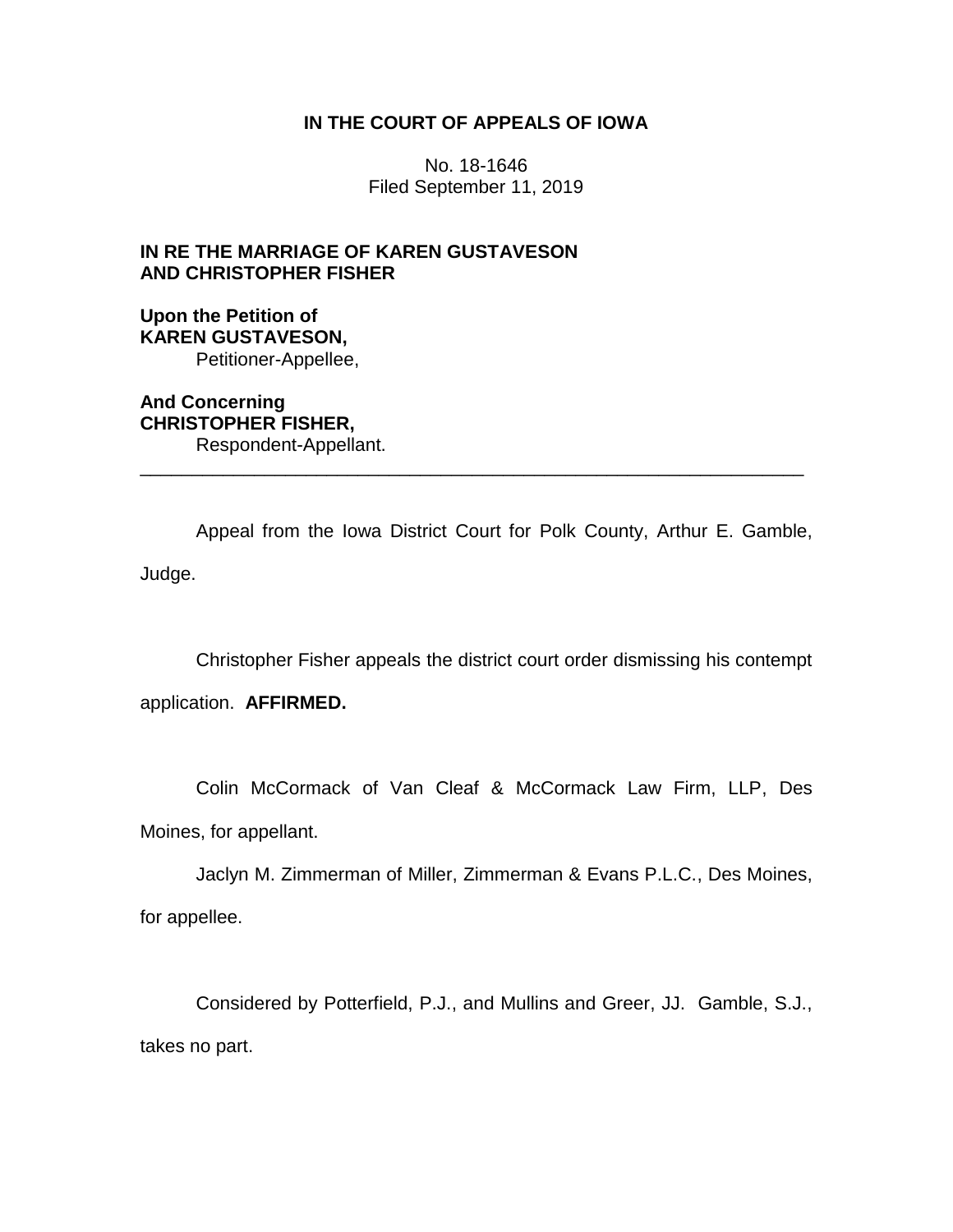## **POTTERFIELD, Presiding Judge.**

Christopher Fisher appeals the district court order dismissing his contempt application against his former spouse Karen Fisher, now known as Karen Gustaveson. Christopher brought his contempt action under Iowa Code section 598.23 (2018). The application made several allegations of contempt, although only count G of the application is at issue on appeal. Count G alleged Karen violated a 2016 court order governing custody and visitation of the parties' minor child K.C.F. by "unilaterally rescheduling [Christopher]'s summer visitation to accommodate a mission trip by the minor child, the dates for which were known at the time [Karen] selected her summer visitation, but were not selected by [Karen]."

A hearing on the application was held on August 23, 2018. The district court issued its initial ruling on the application from the bench, and dismissed all of Christopher's contempt application except count G. For count G, the district court found Karen had defaulted her obligation to provide summer visitation to Christopher, but declined to find Karen in contempt, citing a lack of willfulness on Karen's part to justify finding her in contempt. Instead, the district court ordered Karen to allow Christopher to make up the five days of visitation Christopher had lost as a result of the child's trip. In a later written order, the district court determined it lacked the authority under Iowa Code Chapter 598 to modify visitation "where the party in default lacks the willfulness necessary to support a finding of contempt" and dismissed count G. Christopher appeals.

Review of a district court's refusal to hold a party in contempt under chapter 598 is highly deferential. *In re Marriage of Swan*, 526 N.W.2d 320, 327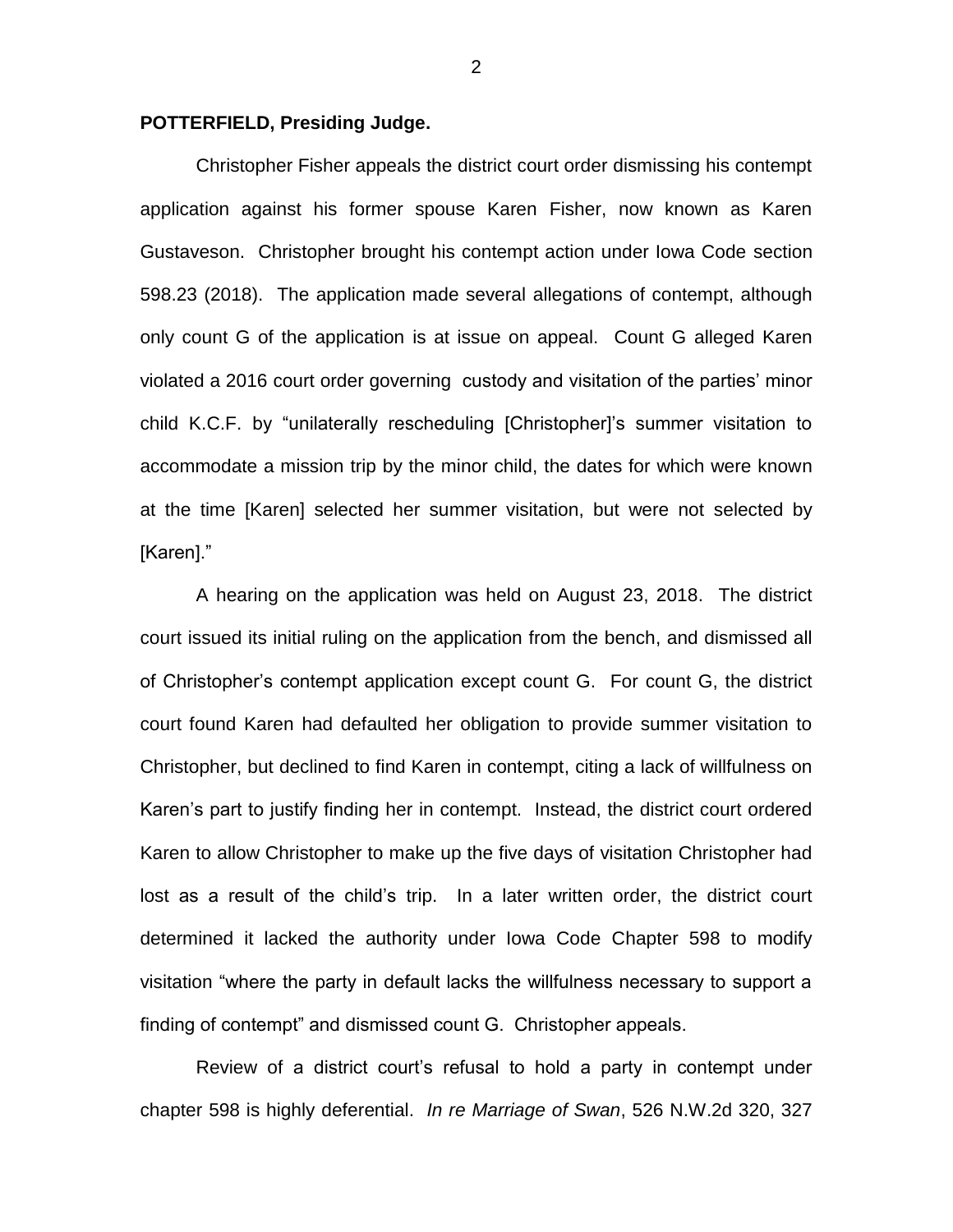(Iowa 1995) ("The trial court here had broad discretion and 'unless this discretion is grossly abused, the [trial court's] decision must stand.'" (alteration in original) (quoting *State v. Lipcamon*, 483 N.W.2d 605, 606 (Iowa 1992)). "Under *Swan*, the trial court may consider all the circumstances, not just whether a willful violation has been proven in deciding whether to impose punishment for contempt." *In re Marriage of Jones*, No. 17-1113, 2018 WL 2725371, at \*1 (Iowa Ct. App. June 6, 2018) (citing *Swan*, 526 N.W.2d at 327). "[A] trial court is not required to hold a party in contempt even though the elements of contempt may exist." *Swan*, 526 N.W.2d at 327.

The district court determined Christopher had not met his burden to prove Karen had willfully disobeyed the 2016 custody order.

Willful disobedience supporting a contempt finding "requires evidence of conduct that is intentional and deliberate with a bad or evil purpose, or wanton and in disregard of the rights of others, or contrary to a known duty, or unauthorized, coupled with an unconcern whether the contemner had the right or not."

*Christensen v. Iowa Dist. Court*, 578 N.W.2d 675, 678 (Iowa 1998) (quoting *Amro* 

*v. Iowa Dist. Court*, 429 N.W.2d 135, 140 (Iowa 1988)). At the hearing, Karen

explained the mission trip was important to K.C.F., and she believed Christopher

consented to let K.C.F. go on the trip when he agreed to pick K.C.F. up from the

trip in Minnesota. The district court determined this testimony was credible, and

Karen had not otherwise willfully disobeyed the 2016 order:

[Christopher] failed to prove beyond a reasonable doubt that [Karen] knew the dates of the summer mission trip before she had to make her selection of visitation for that summer. In fact, the evidence demonstrates that [Christopher] probably knew more about those dates than [Karen] did at the time those selections were being made because the minor child told him about the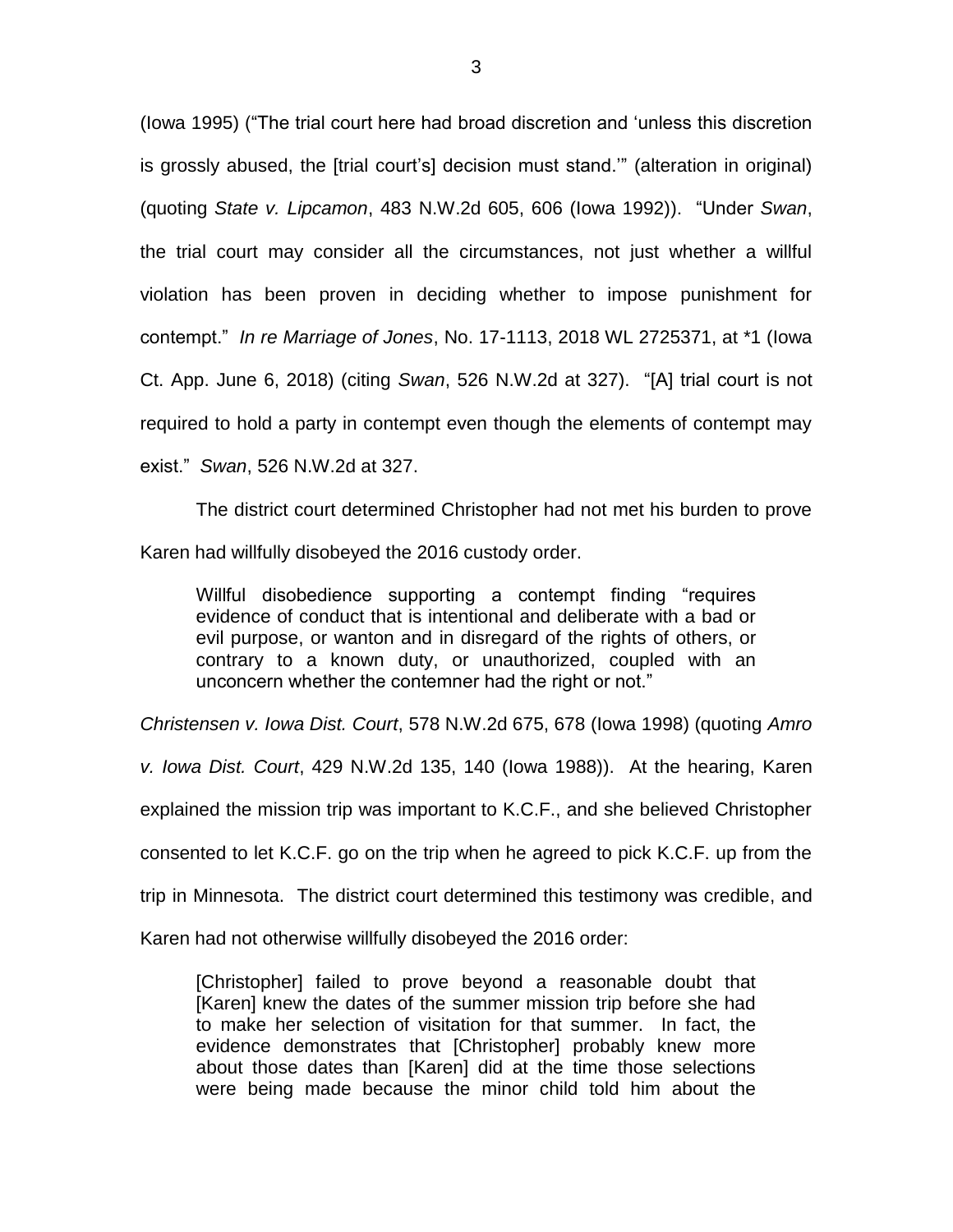mission trip in advance of his selection. This was just a misunderstanding between the parents.

. . .

The Court does not find [Karen] in contempt. She did not act in wanton disregard of the [Christopher]'s rights. In the best interest of the child, [Karen] made a reasonable request to work out a time so the daughter could go to a summer camp that was important to her. Most reasonable parents would have worked that out. [Christopher] unreasonably refused. The Court does not find willfulness beyond a reasonable doubt.

Our review of the record supports the district court's findings. While Karen did allow K.C.F. to attend the mission trip against Christopher's wishes and contrary to the 2016 order, the record demonstrates Karen was not motivated by evil intent or disregard for Christopher's rights. K.C.F. adamantly wanted to go on the trip—she told Christopher as much before the trip was even scheduled. Karen wanted to fulfill her daughter's wishes and believed the trip would be a valuable learning experience for her. Karen took affirmative steps to get Christopher's permission months before the trip, and offered to reschedule his visitation with K.C.F. to make up for the lost days. Given this evidence and the high degree of deference owed to the district court, we cannot say the district court abused its discretion when it found Christopher did not meet his burden to show Karen had willfully disobeyed the 2016 order.

Finally, Karen requests appellate attorney fees in the amount of \$500. "Appellate attorney fees are not a matter of right, but rather rest in this court's discretion." *In re Marriage of Sullins*, 715 N.W.2d 242, 255 (Iowa 2006). "Factors to be considered in determining whether to award attorney fees include: 'the needs of the party seeking the award, the ability of the other party to pay, and the relative merits of the appeal.'" *Id.* (quoting *In re Marriage of Okland*, 699